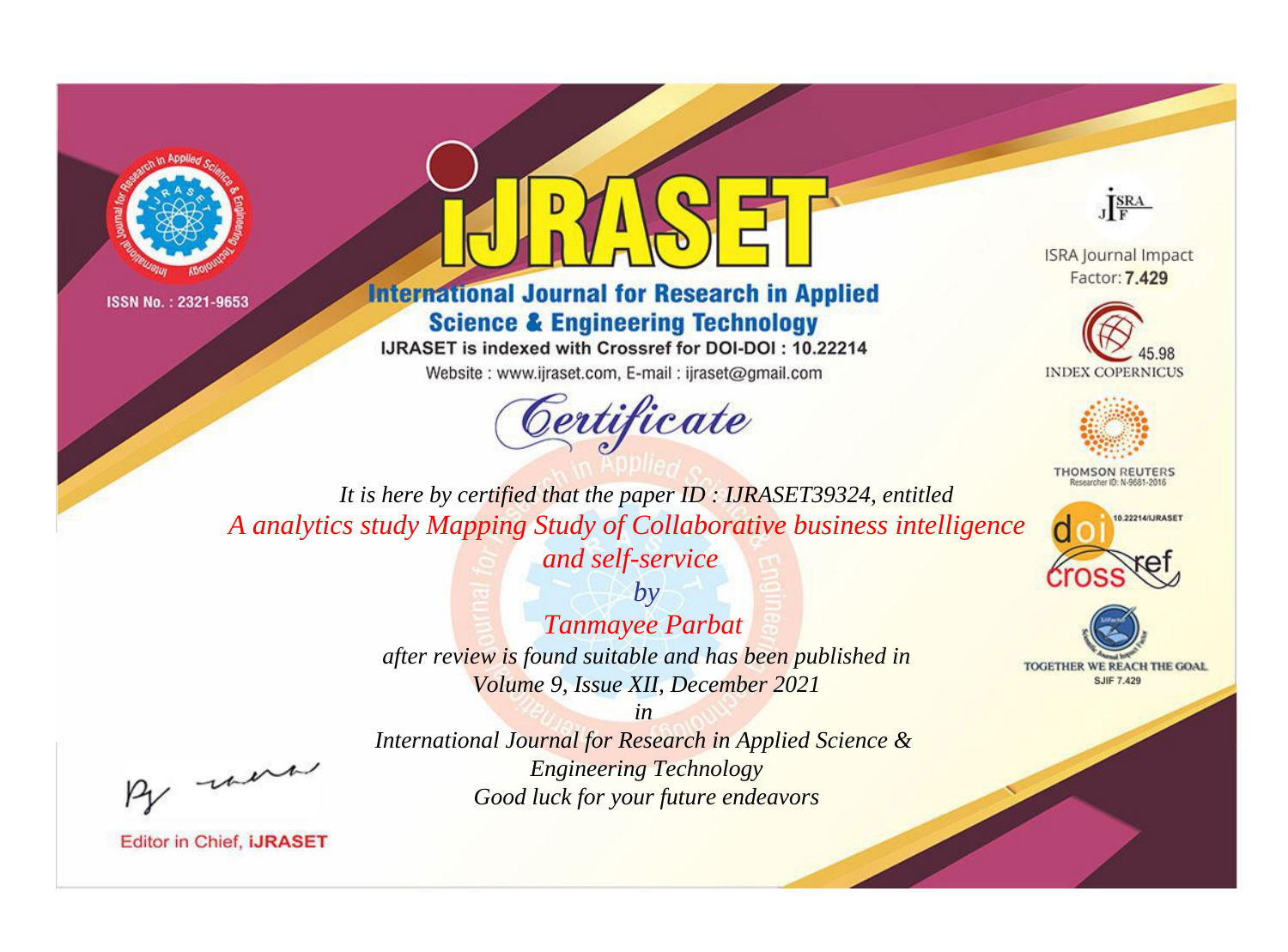



## **International Journal for Research in Applied Science & Engineering Technology**

IJRASET is indexed with Crossref for DOI-DOI: 10.22214

Website: www.ijraset.com, E-mail: ijraset@gmail.com



JERA

**ISRA Journal Impact** Factor: 7.429





**THOMSON REUTERS** 



TOGETHER WE REACH THE GOAL **SJIF 7.429** 

*It is here by certified that the paper ID : IJRASET39324, entitled A analytics study Mapping Study of Collaborative business intelligence* 

*and self-service*

*by Honey Jain after review is found suitable and has been published in Volume 9, Issue XII, December 2021*

*in* 

, un

*International Journal for Research in Applied Science & Engineering Technology Good luck for your future endeavors*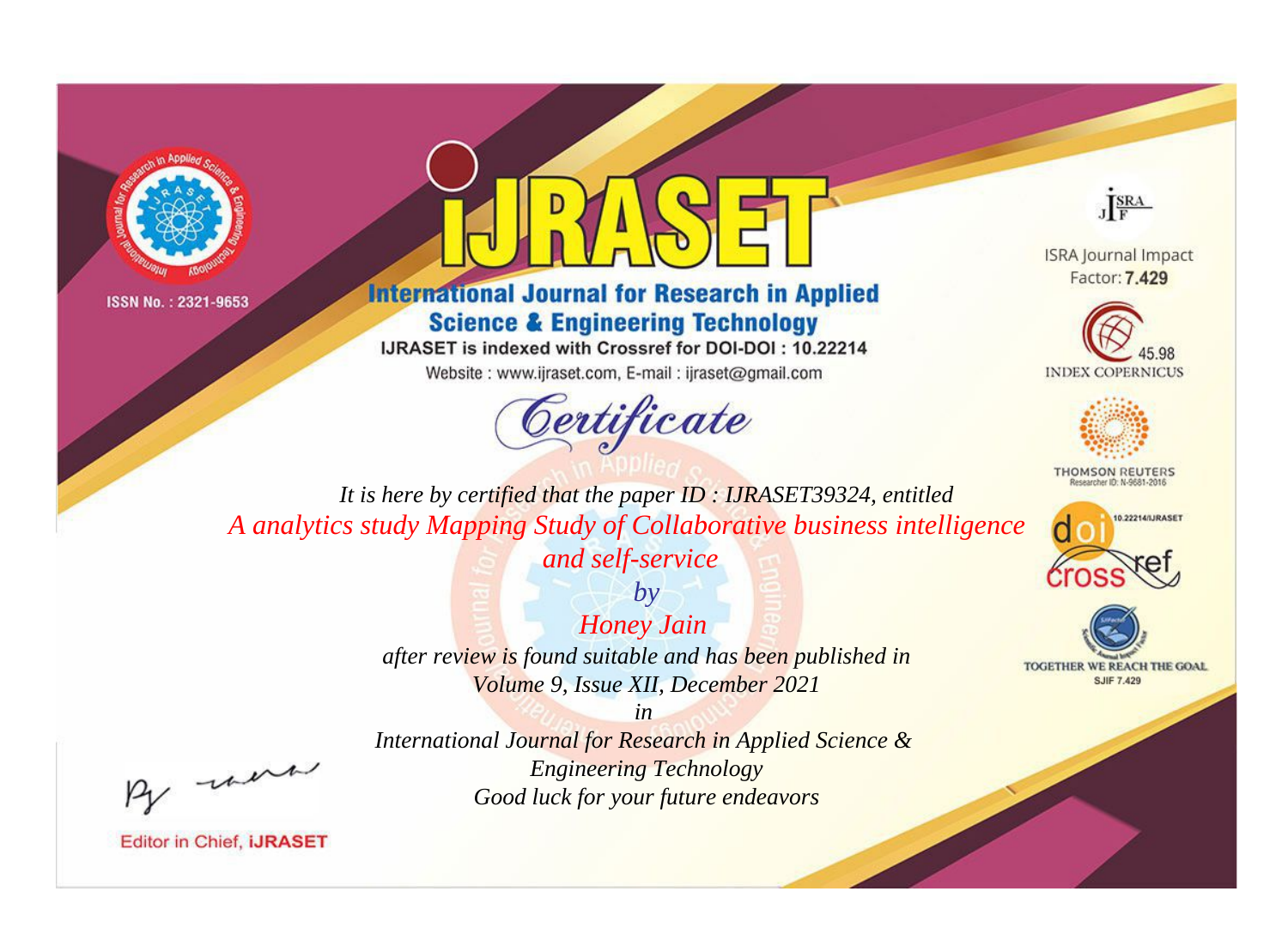



## **International Journal for Research in Applied Science & Engineering Technology**

IJRASET is indexed with Crossref for DOI-DOI: 10.22214

Website: www.ijraset.com, E-mail: ijraset@gmail.com



JERA

**ISRA Journal Impact** Factor: 7.429





**THOMSON REUTERS** 



TOGETHER WE REACH THE GOAL **SJIF 7.429** 

*It is here by certified that the paper ID : IJRASET39324, entitled A analytics study Mapping Study of Collaborative business intelligence* 

*and self-service*

*by Rohan Benhal after review is found suitable and has been published in Volume 9, Issue XII, December 2021*

*in* 

, un

*International Journal for Research in Applied Science & Engineering Technology Good luck for your future endeavors*